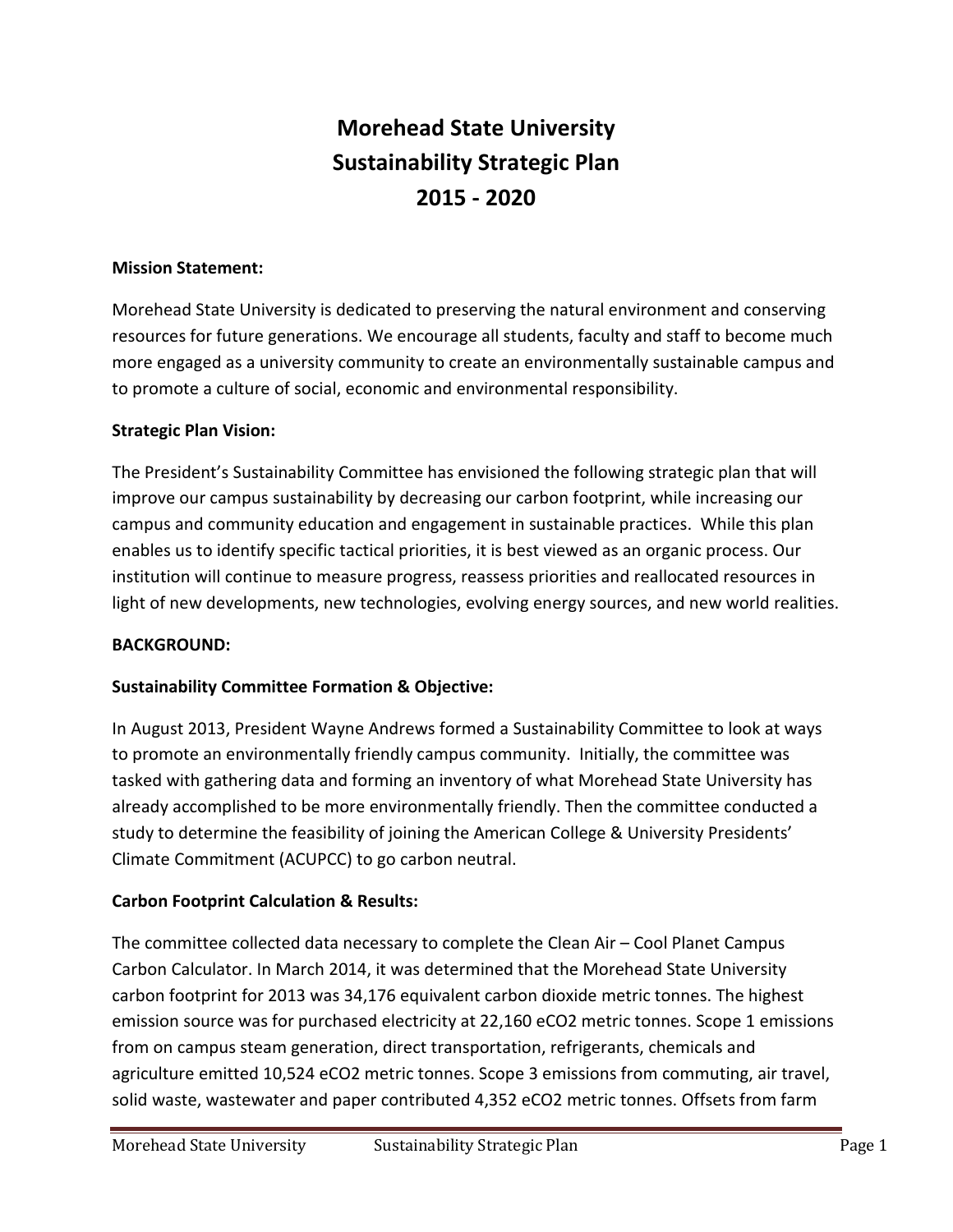composting, campus owned forested areas and trees reduced our carbon footprint by 2,860 eCO2 metric tonnes.

### **Committee Recommendations:**

The committee decided that further research and planning was required before recommending the Morehead State University's President sign the American College & University Presidents' Climate Commitment (ACUPCC) in which the University would pledge to become carbon neutral by a target date in the future. Signing the ACUPCC would require the creation of an institutional action plan which would include a target date, goals and actions, curriculum and other educational restructuring and mechanisms to track progress on goals and actions. The committee decided the best plan of action was to ask the President to sign an Earth Day Declaration, drafted by the committee, in which the he would pledge support to work towards an environmentally sustainable campus. In addition, the committee would work to formulate a sustainability strategic plan to seek ways for the University to become more sustainable in all areas and research the possibilities for signing the ACUPCC in the future.

# **Committee Actions to date (Jan 2015):**

- Completed first carbon footprint calculation & evaluations
- Increased awareness with website & social media formation, information tables & posters
- Joined AASHE, attended annual conference in October 2014
- Added 75 recycling bins to campus, extended the amount of recycled items collected including writing instruments, electronics, ink cartridges & batteries
- Participated in Recyclemania, Game Day Recycling Challenge, America Recycles Day
- Formed Tree Campus USA subcommittee

# **MSU Sustainability Strategic Plan**

The strategic plan is divided into categories relevant to addressing specific carbon sources, education and outreach. Each category lists the clean air - cool planet scopes targeted. The categories have broad goals with specific strategies identified for each goal. Responsible committee members, departments and other stakeholders for each specific strategy are listed in parentheses.

# **Strategic Plan Timeline, Priority & Funding**

Timeline**:** present to January 2020

Priority & Funding:

Priority for strategic plans will be determined by a combination of financial factors and the committee members and campus survey input.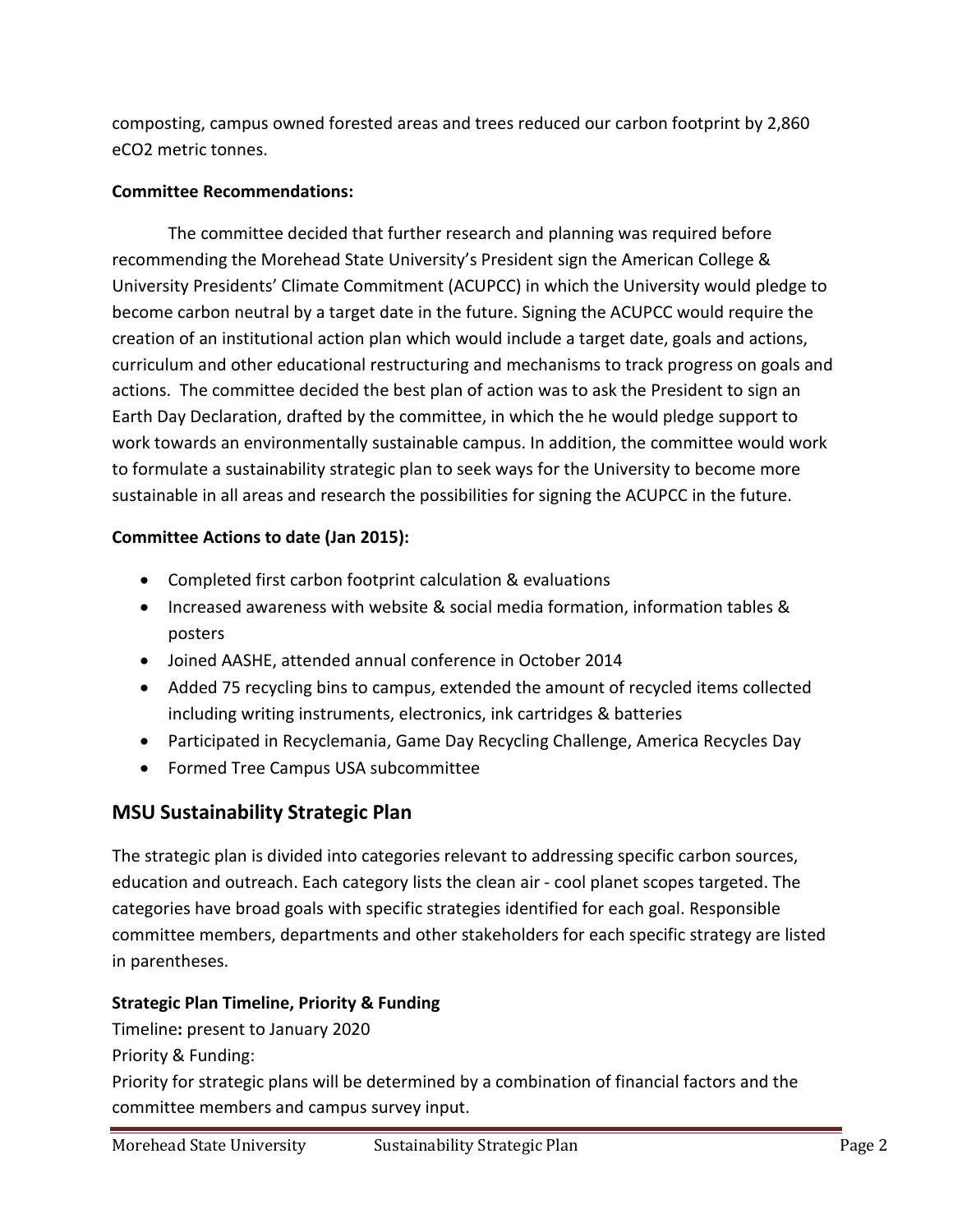Higher priority will be awarded to:

1) Grant funded projects,

2) Projects that produce savings without increasing the institutions capital or operating costs,

3) Projects incorporating strategies into existing department & construction budgets,

4) Projects that are the most cost effective in terms of dollars invested per ton of avoided greenhouse gas emissions,

5) Projects produced from fundraising activities.

#### **Accountability & Measures:**

Accountability:

Committee members & departments assigned to specific strategies (noted next to each goal/strategy) will be responsible for ensuring that those strategies:

- 1) are researched thoroughly, especially using any information gained from our Association for Advancement of Sustainability in Higher Education (AASHE) membership,
- 2) reported to the committee for information sharing and input,
- 3) consider input from the campus community surveys & suggestions,

4) instituted based on the lowest possible financial commitment by the University Measure of progress:

• Sustainability Tracking, Assessment & Rating System (STARS):

Measures: Education & Awareness, overall sustainability compared to other campuses Timeline: every 3 years

Who: Holly Niehoff, Office of President, various departments and energy management system needed for data collection

- Carbon Footprint Calculations using clean air cool planet calculator:
	- Measures: Scope 1, 2 & 3

Timeline: annually, starting at Jan 2015

Who: Holly Niehoff, various departments and energy management system needed for data collection

• Campus Surveys:

Measures: The campus community's sustainability knowledge and attitude Timeline: Survey faculty and staff once every 5 years, complete a freshman and senior knowledge and attitude study annually Who: Center for Environmental Education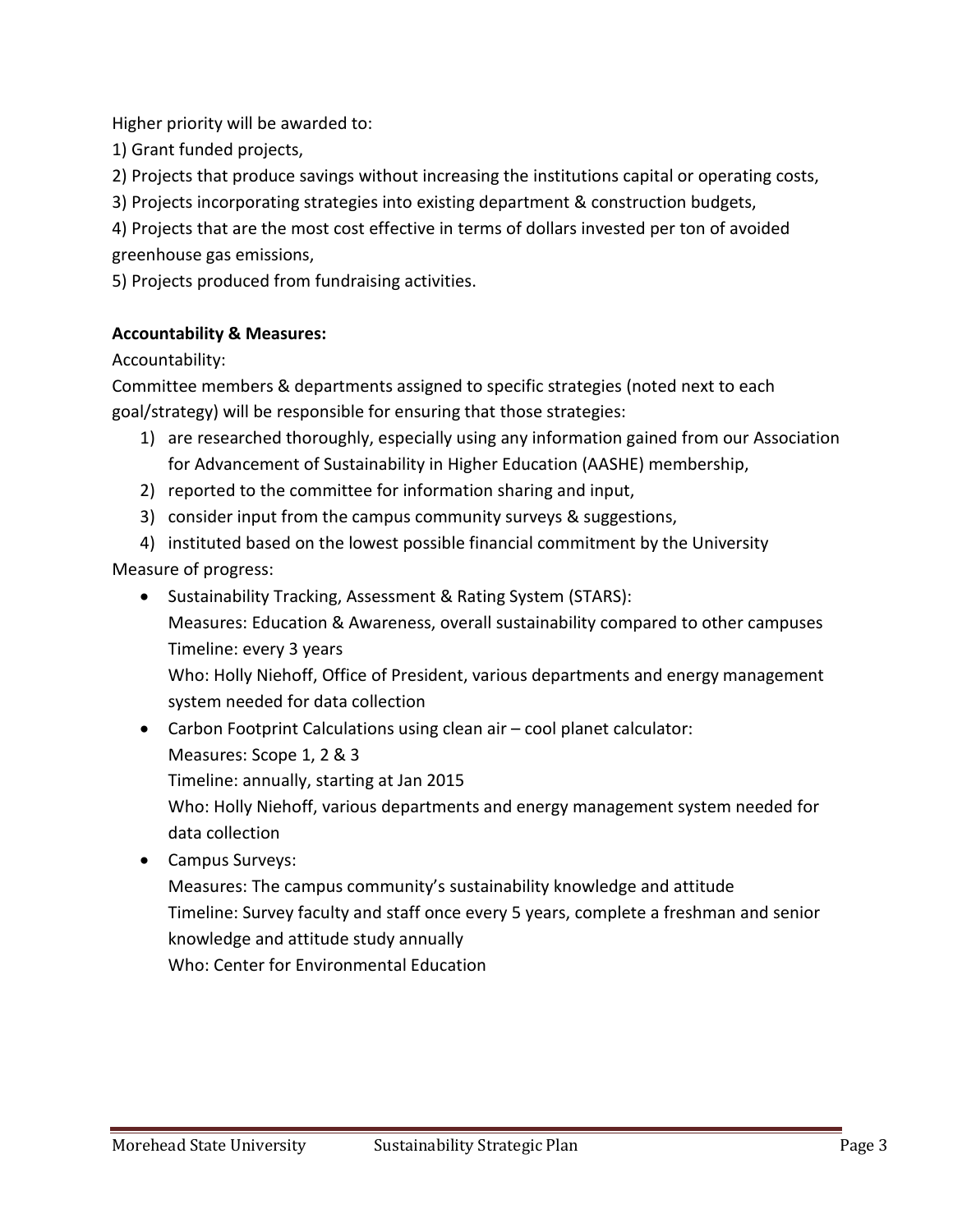# **Energy: (Addressing Scope 1 & 2 sources including on campus stationary and purchased electricity)**

Goal 1: Increase building energy efficiency by 25%

Strategy 1: All major renovations and new construction must meet LEED Standards

Strategy 2: Upgrade energy efficiency of equipment when replaced

Strategy 3: Require newly purchased computer technology to meet EPEAT standards

Strategy 4: Investigate low cost landscape and day lighting opportunities

Goal 2: Increase the amount of renewable energy on campus

Strategy 1: Conduct an analysis of renewable energy on campus

Strategy 2: Incorporate solar energy into outdoor lighting fixtures

Strategy 3: Investigate the purchase of renewables in energy market

Strategy 4: Conduct an analysis of biofuel potential at the University Farm

Goal 3: Reduce campus energy consumption through conservation

Strategy 1: Raise awareness of campus energy consumption and energy conservation through annual participation in Campus Conservation Nationals and the purchase of an Energy Dashboard web service

Strategy 2: Improve building scheduling to reduce consumption during summer camps & classes

Strategy 3: Implement a computer shut down program during winter break that allows for updates before staff and students return

Strategy 4: Investigate the potential energy reduction and financial savings of an energy conservation vacation over winter break that would extend the shutdown by one additional week

Strategy 5: Develop a tip & suggestion area on website for energy conservation

Strategy 6: Encourage space sharing for lecture halls, meeting rooms, offices, etc.

Strategy 7: Conduct a lumen output survey for classroom and hallways to reduce over lighting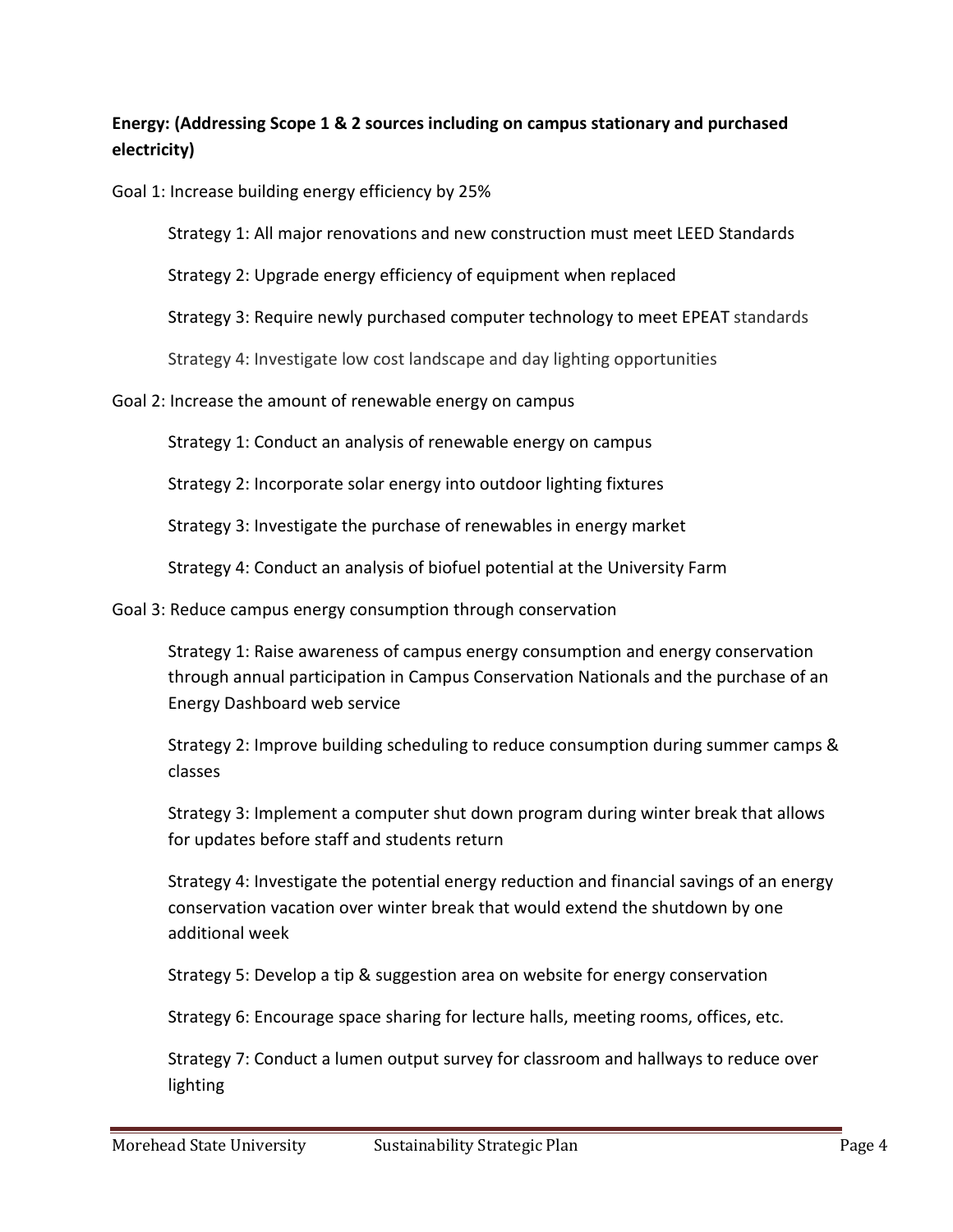Goal 4: Complete MSU carbon footprint calculation annually

Strategy 1: Simplify the annual data collection reporting needed for the calculation

Strategy 2: Produce an online summary of carbon footprint statistics and results annually

Strategy 3: Produce an annual report by March  $1<sup>st</sup>$  for the following year data and present it to the committee at the March meeting

Goal 5: Acquire carbon footprint offsets

Strategy 1: Seek University partnerships and donations of forested land that can be used for academic study and long term preservation following the ACUPCC Voluntary Offset Protocol

Strategy 2: Become a Tree Campus to protect and increase our campus offsets

Strategy 3: Increase the number of trees on campus property

#### **Transportation: (Addressing scope 1 & 3 including direct and indirect transportation)**

Goal 1: Develop infrastructure to encourage cycling and walking

Strategy 1: Develop campus bicycle program

Strategy 2: Provide dry/indoor storage space for bicycles

Strategy 3: Improve outdoor bicycle racks

Strategy 4: Develop an educational campaign for pedestrian right of way and bicycle safety

Strategy 5: Evaluate pedestrian patterns

Goal 2: Reduce faculty, staff and students commuting and promote reduced fuel consumption

Strategy 1: Develop an incentive for commuters to ride share

Strategy 2: Coordinate with the city bus system to increase use – campus bus stops, online schedule, kiosk with route and schedule, scanner to use student ID's

Strategy 3: Provide more covered bus stop areas on campus, with signage to make them highly visible

Strategy 4: Develop compact car preferred parking areas & charging stations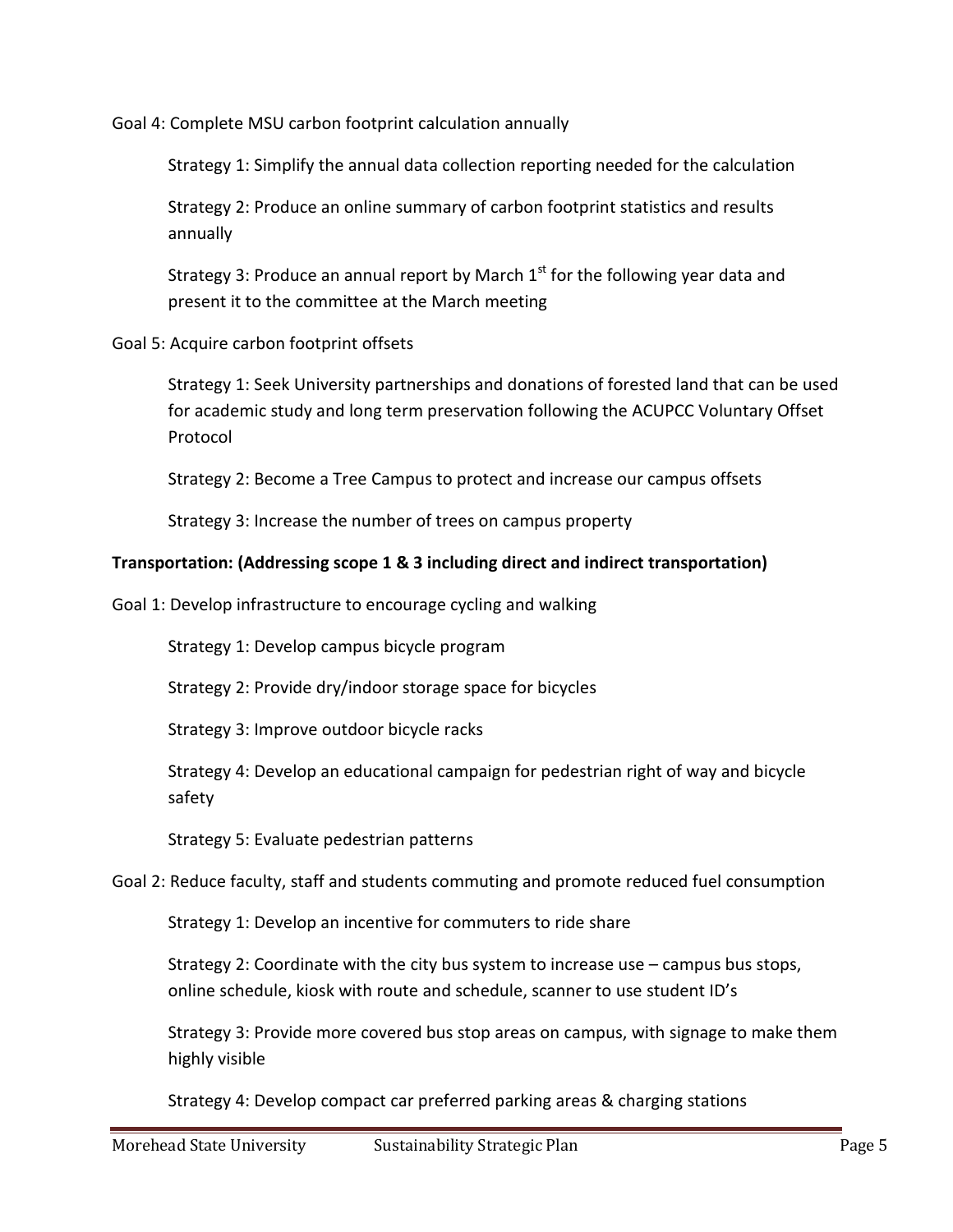Strategy 5: Allow non-essential personnel the option of telecommuting, working from home, or adjusting daily hours to reduce the number of days they commute to campus

Goal 3: Increase university vehicle fuel efficiency

Strategy 1: Purchase more electric vehicles

Strategy 2: Replace schedule for older vehicles

Strategy 3: Develop no idling policy for campus vehicles

Goal 4: Increase carbon offsets for University related travel

Strategy 1: Educate the campus community about travel carbon offset purchases through our website and develop a self-reporting tracking system for University employees and students to report their personal carbon offset purchases for University commuter travel

Strategy 2: Develop a policy and tracking system for offsetting all emissions related to institution-funded air travel

#### **Waste: (Addressing scope 3 – including solid waste, paper use, recycling, composting)**

Goal 1: Increase the percentage of waste that is recycled to 50%

Strategy 1: Conduct two waste audits

Strategy 2: Implement best practices for recycling container placement and design

Strategy 3: Equalize the opportunity for recycling across campus

Strategy 4: Raise awareness of recycling benefits and encourage behaviors that reduce, reuse and recycle on campus. Participate annually in the Recyclemania competition. Offer prizes and incentives for participation.

Strategy 5: Use recyclable, reusable or compostable serving materials in dining services, concessions and special event catering.

Strategy 6: Move from 30% to at least 50% recycled content paper requirement

Goal 2: Implement a campus composting program

Strategy 1: Purchase equipment needed to compost waste

Strategy 2: Coordinate with food services to compost campus food waste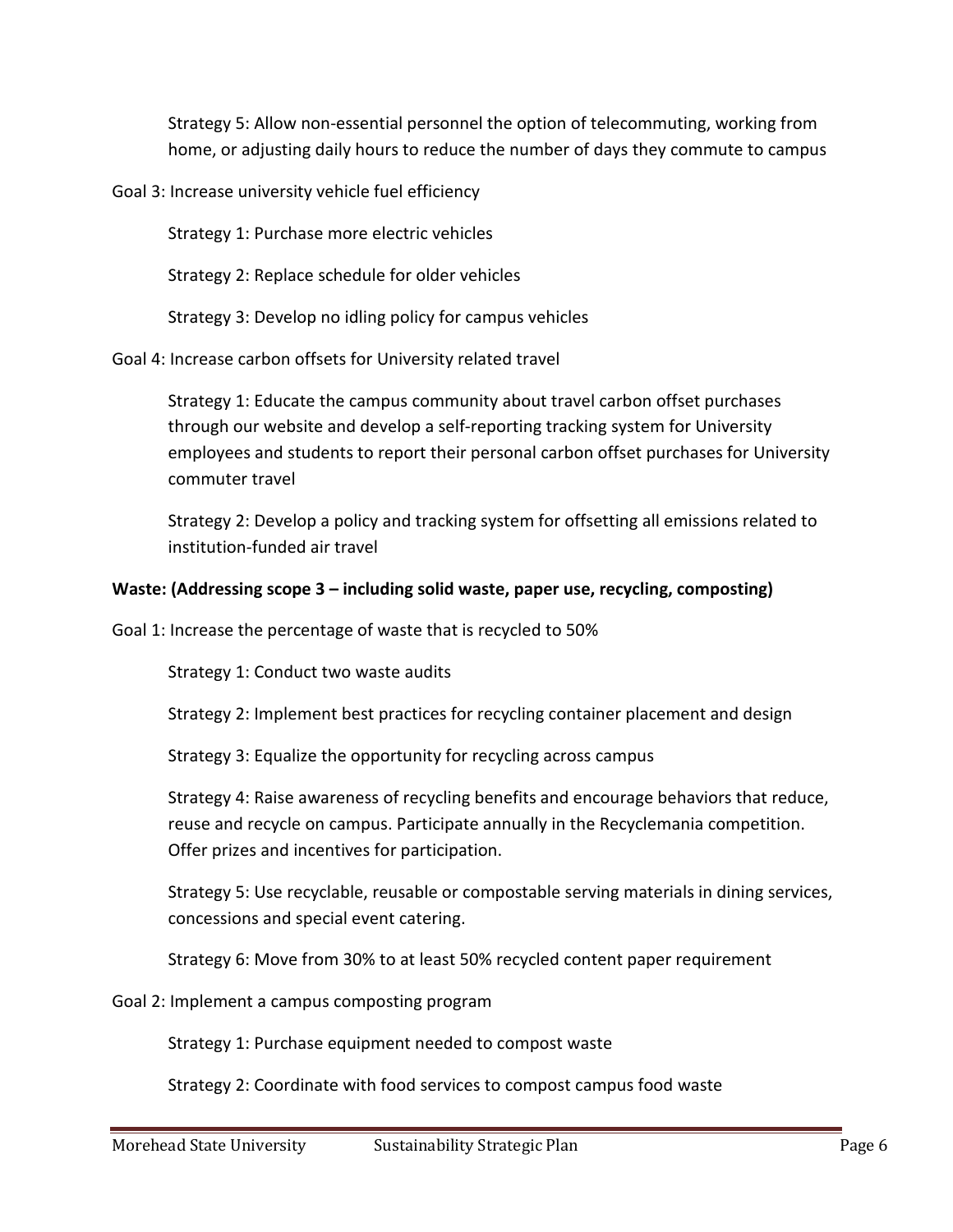Strategy 3: Raise campus awareness of composting benefits, provide where and how to compost information.

Strategy 4: Utilize compost in the grounds operations.

Goal 3: Reduce the overall waste stream on campus by 20%

Strategy 1: Promote reusable food and beverage containers by offering discounts and other incentives

Strategy 2: Replace or retrofit water fountains with hydration stations

Strategy 3: Create a tray less cafeteria

Strategy 4: Promote donating non-University owned items during move-out days

### **Water, Wastewater, Storm water, Landscaping & Grounds: (Addressing scope 1 & 3 including fertilizer, chemicals, solid waste, waste water)**

Goal 1: Decrease impervious surfaces by 25%

Strategy 1: Utilize pervious surfaces for sidewalks and parking lots

Strategy 2: Remove some paved/concrete areas by the bell tower to create more green space

Goal 2: Decrease campus stormwater runoff by 25%

Strategy 1: Develop a plan to reduce campus stormwater runoff

Strategy 2: Construct storm water planters

Strategy 3: Limit the use of curbing

Strategy 4: Implement low impact designs

#### Goal 3: Utilize native plant species

Strategy 1: Create a Tree Campus Subcommittee and become a certified Tree Campus through Arbor Day

Strategy 2: Eliminate the use of invasive plant species

Strategy 3: Incorporate native plants to address storm water issues

Goal 4: Reduce the amount of fertilizer and other chemical usage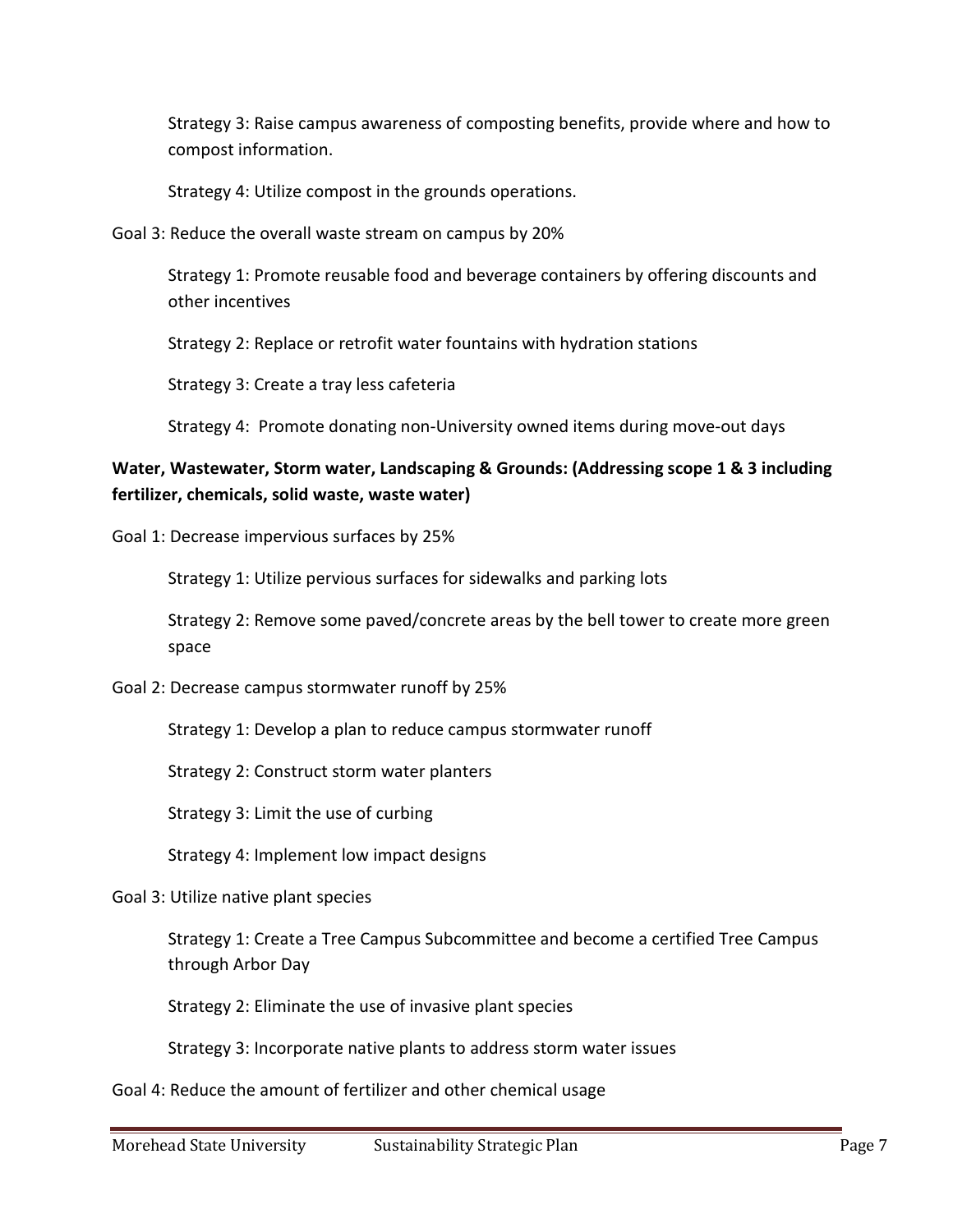Strategy 1: Plant native plants requiring less fertilizer applications

Strategy 2: Utilize University compost to increase soil nutrients and health

Strategy 3: Substitute Green Seal chemical custodial cleaners wherever possible

Strategy 4: Incorporate greener, eco-friendly, alternative chemicals in all laboratory and art classes whenever possible

Strategy 5: Continue to dispose of old hazardous chemicals that are no longer usable through the annual hazardous chemical removal process

Goal 5: Reduce the amount of water usage which will reduce the amount of waste water.

Strategy 1: Install low flow faucets/fixtures where possible, repair leaks promptly

Strategy 2: Educate campus on the importance of water conservation and reporting water & wastewater leaks immediately through social media & website

# **Education, Outreach & Endowment: (STARS – Sustainability Tracking, Assessment & Rating System)**

Goal 1: Evaluate our campus sustainability progress through a comprehensive STARS report every 3 years

Strategy 1: Compile required data for STARS from various departments every 3 years

Strategy 2: Complete a comprehensive report outlining all data and scoring with an online link to access the report on the Earthwise Eagles website and AASHE/STARS website

Strategy 3: Use the data to gauge our progress internally and in competition with other higher education institutions.

Strategy 4: Pay the annual STARS fee and AASHE membership fee after our first report so that we can advertise our score and use the bronze, silver, gold or platinum seal

Goal 2: Survey the campus community's sustainability knowledge and attitude

Strategy 1: Survey faculty and staff once every 5 years

Strategy 2: Complete a freshman and senior knowledge and attitude study annually

Goal 3: Increase students environmental education course content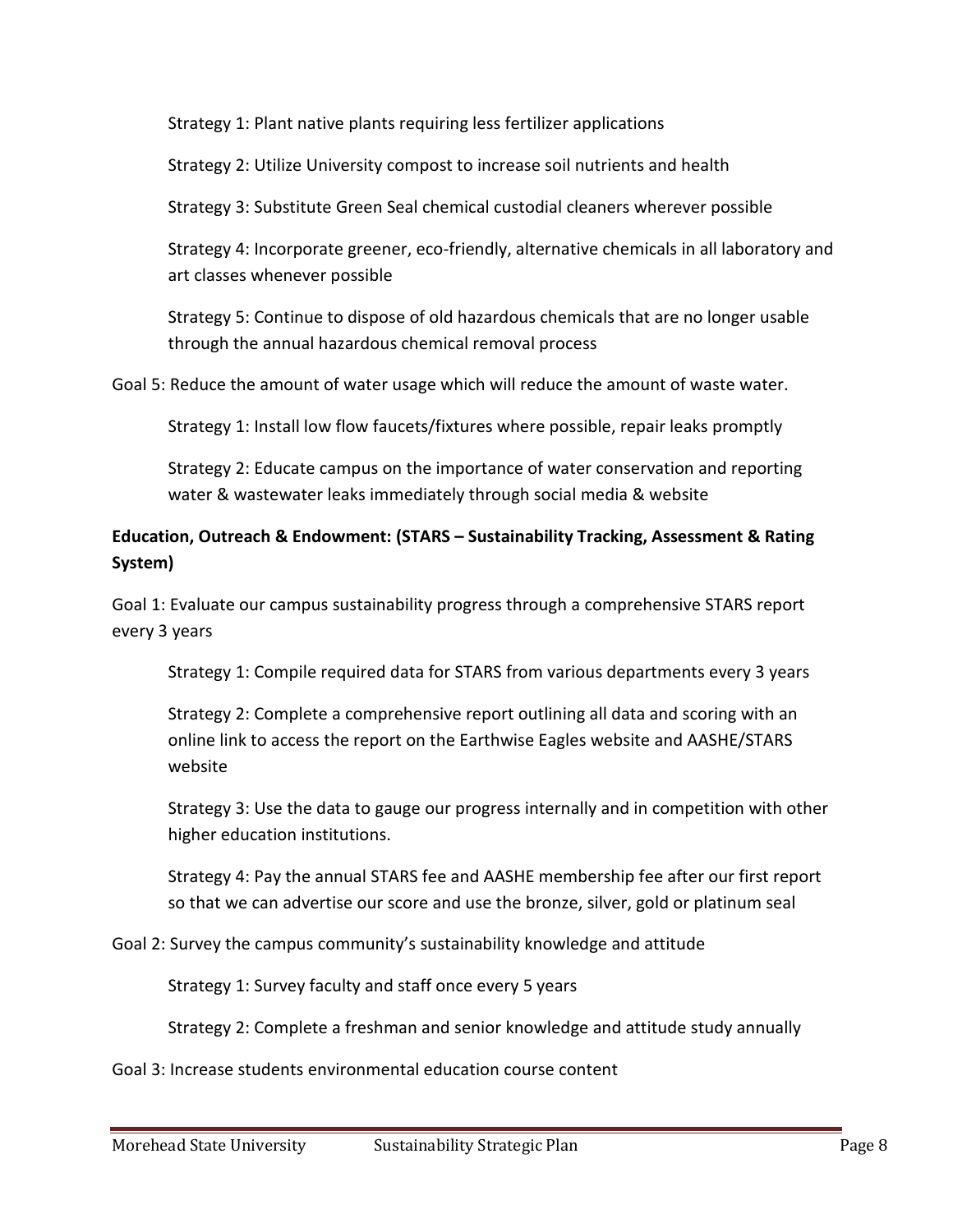Strategy 1: Develop a listing of courses with environmental content

Strategy 2: Track the enrollment numbers

Strategy 3: Provide professional development for faculty and staff

Strategy 4: Evaluate the feasibility of a Sustainability degree program

Goal 4: Provide outdoor connections for students

Strategy 1: Create more outdoor learning spaces

Strategy 2: Develop nature programs that incorporate outdoor connections and knowledge

Strategy 3: Incorporate nature based outdoor activities into the wellness program

Strategy 4: Establish MSU's existing outdoor assets as a preserve and create signage for the areas

Goal 5: Increase student awareness about sustainability and provide information on campus sustainability efforts

Strategy 1: Set up an information table for new student orientation

Strategy 2: Provide an Earthwise Eagle logo sustainability welcoming gift to new students with information on campus sustainability, website & social media

Goal 6: Provide community outreach for sustainable practices

Strategy 1: Partner with Sustainable Morehead and other community organizations to increase awareness of sustainability and best practices.

Strategy 2: Develop an annual Earth Day Fair with other community partners that incorporate local food, sustainable living workshops, and sustainable vendors

Strategy 3: Link sustainable community businesses and organizations to the Earthwise Eagles website, including upcoming events and opportunities

Strategy 4: Network and attend local, regional & national conferences, webinars, workshops & meetings related to sustainability in higher education

Goal 7: Increase availability of sustainable or recycled products at the bookstore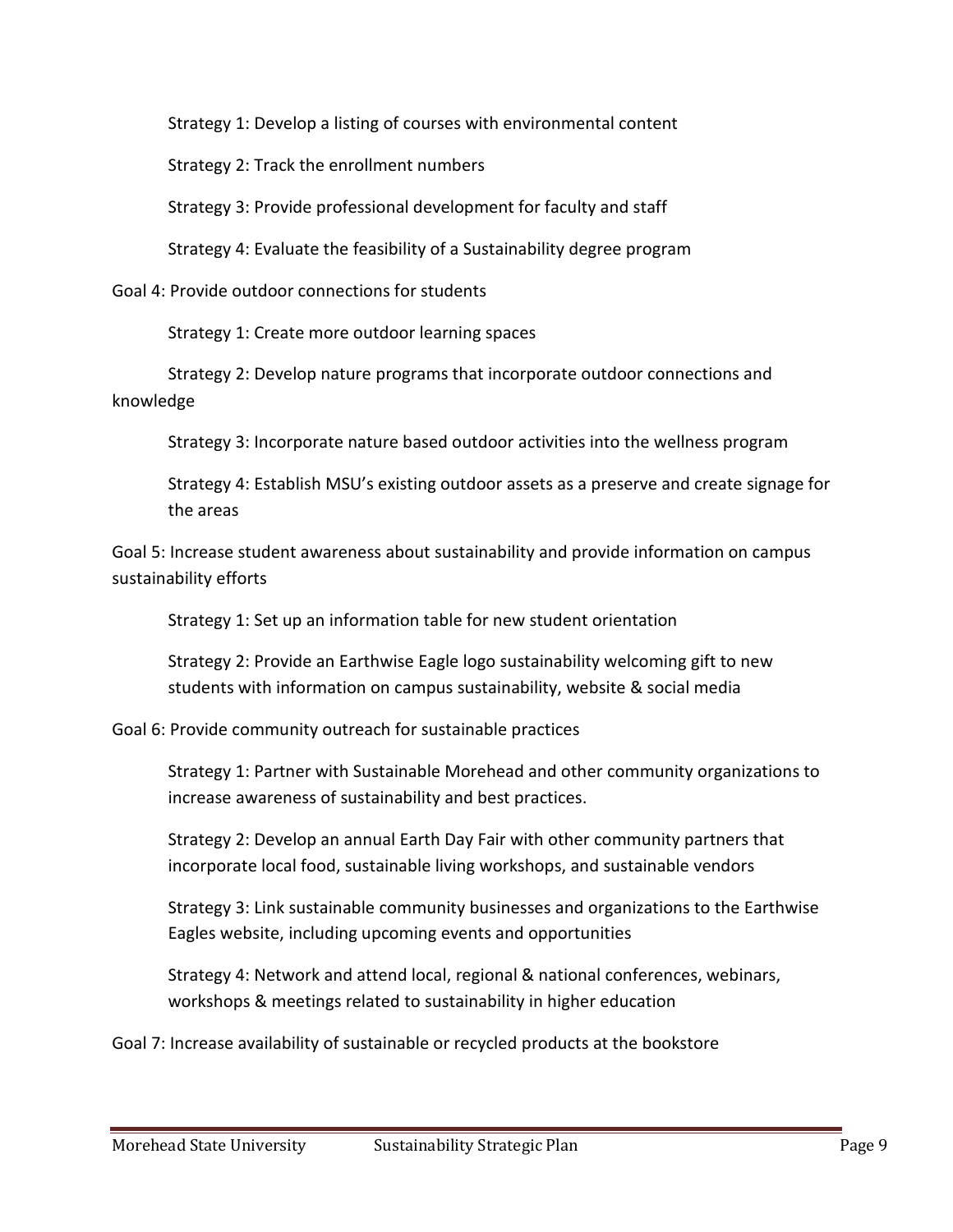Strategy 1: Offer a sustainably produced or recycled product alternative for most items commonly sold in the bookstore

Strategy 2: Develop and apply a small Earthwise Eagles sticker to those products so they are easily identified

Strategy 3: Consider using a percentage of profit from these items to fundraise or provide giveaways for contests, fairs & volunteer work related to sustainability.

Goal 8: Obtain grant funding and seek volunteer help & donations

Strategy 1: Seek grant funding for projects that support the reduction of scope 1, 2 & 3 carbon emissions

Strategy 2: Seek grant funding or local partnerships that support the education and awareness goals and strategies of the committee

Strategy 3: Seek volunteer help & donations from campus and the community for the annual earth day fair, Recyclemania, campus conservation nationals, restoration and cleanup projects and other sustainability projects. Maintain an email list of volunteers willing to help with this effort and contact them as needed

Strategy 4: Create fundraising activities that support sustainability on campus

Goal 9: Establish a policy in support of climate and sustainability shareholder proposals in connection with endowment investments

Goal 10: Annual Recognition

Strategy 1: Include a sustainability report at convocation

Strategy 2: Institute an annual environmental steward award

# **Links:**

Association for the Advancement of Sustainability in Higher Education (Aashe):

<http://www.aashe.org/>

American College & University Presidents Climate Commitment (ACUCPCC) Voluntary Offset Protocol:

[http://www.responsiblepurchasing.org/purchasing\\_guides/carbon\\_offsets/policies/ACU](http://www.responsiblepurchasing.org/purchasing_guides/carbon_offsets/policies/ACUPCCVoluntaryCarbonOffsetProtocol_Nov08.pdf) [PCCVoluntaryCarbonOffsetProtocol\\_Nov08.pdf](http://www.responsiblepurchasing.org/purchasing_guides/carbon_offsets/policies/ACUPCCVoluntaryCarbonOffsetProtocol_Nov08.pdf)

Campus Carbon Calculator:<http://campuscarbon.com/>

Campus Conservation Nationals:<http://www.competetoreduce.org/>